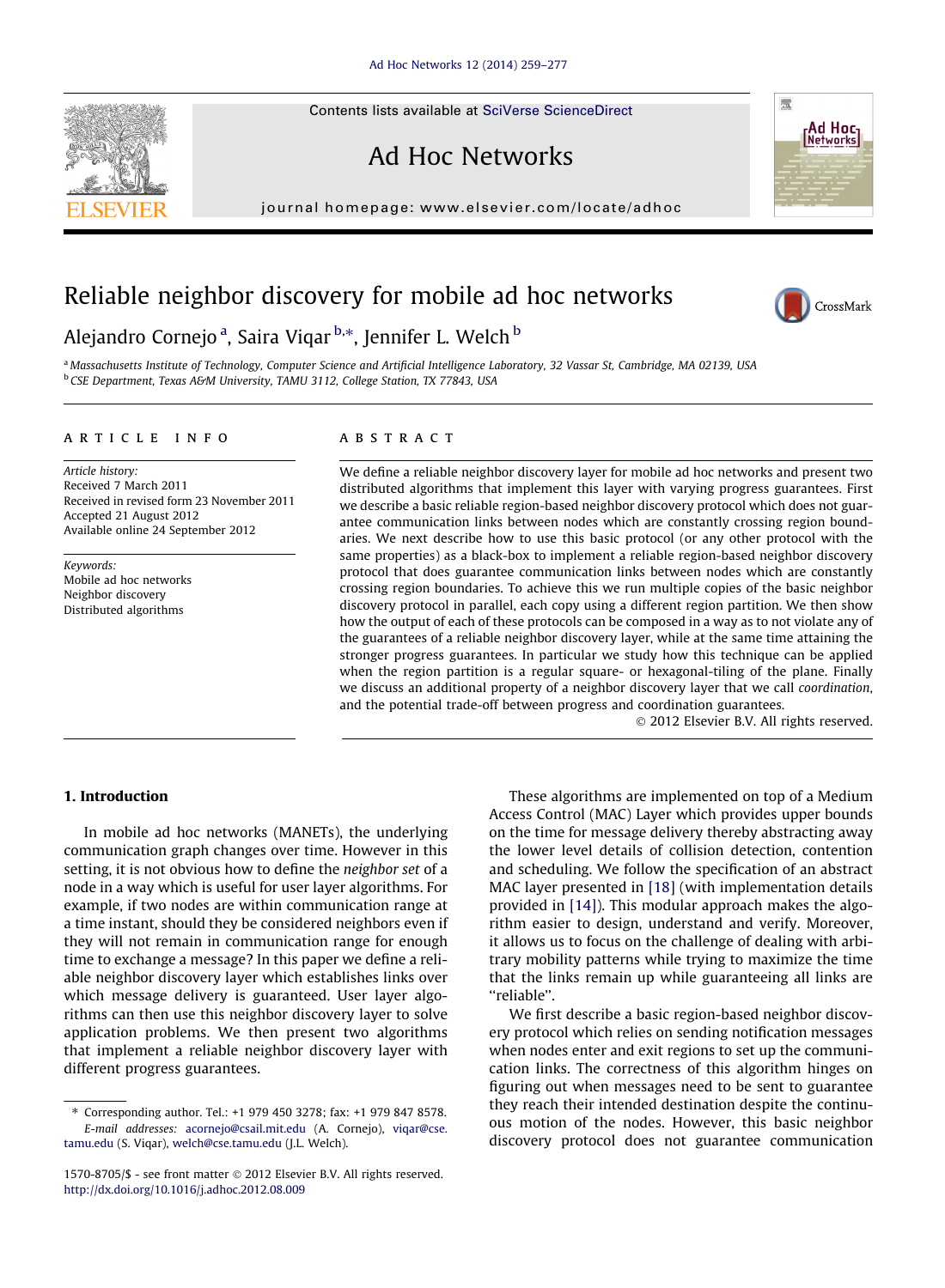links when nodes are moving quickly across region boundaries. To handle nodes crossing the region boundaries, we present a second protocol (the uniform neighbor discovery protocol) which runs multiple instances of the basic region-based neighbor discovery protocol, each of them using a different region partition. We then describe how by composing the output of each of the instances appropriately, we can guarantee a reliable neighbor discovery protocol with stronger progress guarantees. We show that this protocol can be used with region partitions that are either regular square tilings, or regular hexagonal tilings.

We also describe an additional property of a neighbor discovery layer called coordination. Depending on the level of coordination, a communication link between two nodes may be established at the same time at both endpoints or it may come up at different times at the two endpoints. We show that the basic neighbor discovery protocol provides a higher level of coordination as compared to the uniform neighbor discovery protocol. We also discuss the impact of coordination on different applications.

Motivation. Many existing user level algorithms assume a neighbor discovery service which provides guarantees message delivery between neighbors. For example, the leader election algorithm of [\[12\]](#page--1-0), the token circulation algorithm of [\[20\],](#page--1-0) and the mutual exclusion algorithm of [\[28\]](#page--1-0), all require an underlying neighbor discovery service. These problems are important primitives in distributed computing. In addition to these, even the most basic of tasks in mobile ad hoc networks, such as routing [\[2,22,21\]](#page--1-0) or broadcasting [\[3,23\]](#page--1-0) also require accurate and up-to-date knowledge about neighbor nodes. For example, [\[24\]](#page--1-0) implements coordinate based routing by assuming nodes know the location of their two-hop neighbors. Similarly, [\[21\]](#page--1-0) describes a routing algorithm for multi-hop wireless network that assumes one-hop neighbor information.

Contributions. The main contributions of this paper are: 1. We describe a specification for a reliable neighbor discovery layer. 2. We present a basic region-based neighbor discovery protocol for MANETs which meets the above specification with a weak progress guarantee. 3. We describe how to boost the progress guarantees of a neighbor discovery protocol using overlayed region partitions. 4. We demonstrate that this technique can be used with both regular grid partitions and regular hexagonal partitions. 5. We describe an additional property called coordination and the potential trade-off between coordination and progress. 6. We discuss how the reliable neighbor discovery service can be used with existing user layer algorithms for MANETs.

Related work. There has been a lot of previous work related to neighbor discovery. For example in hello protocols [\[2\],](#page--1-0) nodes transmit periodic hello messages to discover neighbors. The set of neighbors is updated to reflect the information received in the hello message. If a hello message is not received from a neighbor for too long a time then it is discarded from the neighbor set. However, these approaches provide no formal guarantees and require sending messages periodically. In contrast, in our approach the number of messages sent depends on the frequency with which nodes cross region boundaries. Therefore, for example, if two nodes remain in the same regions forever, they need not exchange additional messages to maintain the status of the link between them.

Much previous work focuses on static networks. For example, in [\[4\]](#page--1-0) a deterministic algorithm for computing two-hop neighbors in static networks is presented. In [\[19\]](#page--1-0) a technique is presented for secure neighbor discovery for static networks. Similarly, [\[17\]](#page--1-0) presents a deterministic protocol for neighbor discovery in static cognitive radio networks. Lastly, [\[26\]](#page--1-0) considers neighbor discovery in static networks with directional antennas.

A topology discovery algorithm for mobile nodes is given in [\[5\];](#page--1-0) however, it is assumed that few nodes move and that their speed is severely constrained. An asynchronous neighbor discovery and rendezvous protocol is presented in [\[9\].](#page--1-0) However, the focus of this protocol is to allow the nodes to operate at low duty cycles. Also, the protocol only caters to a rendezvous between just two nodes. An energy-efficient algorithm for node discovery is also presented in [\[10\]](#page--1-0). However, the emphasis in that work is on detecting the temporal patterns of node arrivals and scheduling a wake-up based on expected hourly activity.

In [\[27\]](#page--1-0) the authors focus on maintaining neighbor knowledge in mobile nodes; however, they do not address the problem of nodes discovering neighbors at system start-up. An algorithm for neighbor discovery similar to ours, but with weaker progress guarantees, is presented in [\[7\].](#page--1-0) Specifically, a pair of nodes need to remain in the same region in order to set up a communication link. Although this is useful when all communication occurs between nodes in the same region, it cannot be used in more general settings. Even if all nodes are static and very close to each other, if they are dispersed across regions, the resulting neighbor graph will always be disconnected. The work presented here is an extension of the work presented in [\[8\].](#page--1-0)

So far we have referred to three different layers: the user layer, the neighbor discovery layer, and the MAC layer. We have already discussed in detail the related work that concerns the neighbor discovery layer, but there is a lot of related work for various communication tasks in the other layers. For example, the authors in [\[15,16\]](#page--1-0) deal with conflict resolution for multiple-access channels, which can be used as building blocks of a MAC layer. Another problem is broadcasting or one-to-many communication, in which a message from a source node is to be delivered to all nodes in the network, over multiple hops. Broadcast algorithms [\[6,1\]](#page--1-0) are typically implemented on top of both a neighbor discovery layer and a MAC layer. A comparison of the modular approach (separate neighbor discovery, MAC, and broadcast layer) versus an approach where the neighbor discovery layer and MAC layer (and perhaps the broadcast layer) are merged is still an open problem.

#### 2. System model

The Timed I/O Automata (TIOA) modeling formalism [\[13\]](#page--1-0) is used to model the mobile ad hoc network (MANET). We consider a system with  $n$  nodes (or users) which are executing in a MANET environment and communicate using a local broadcast primitive.